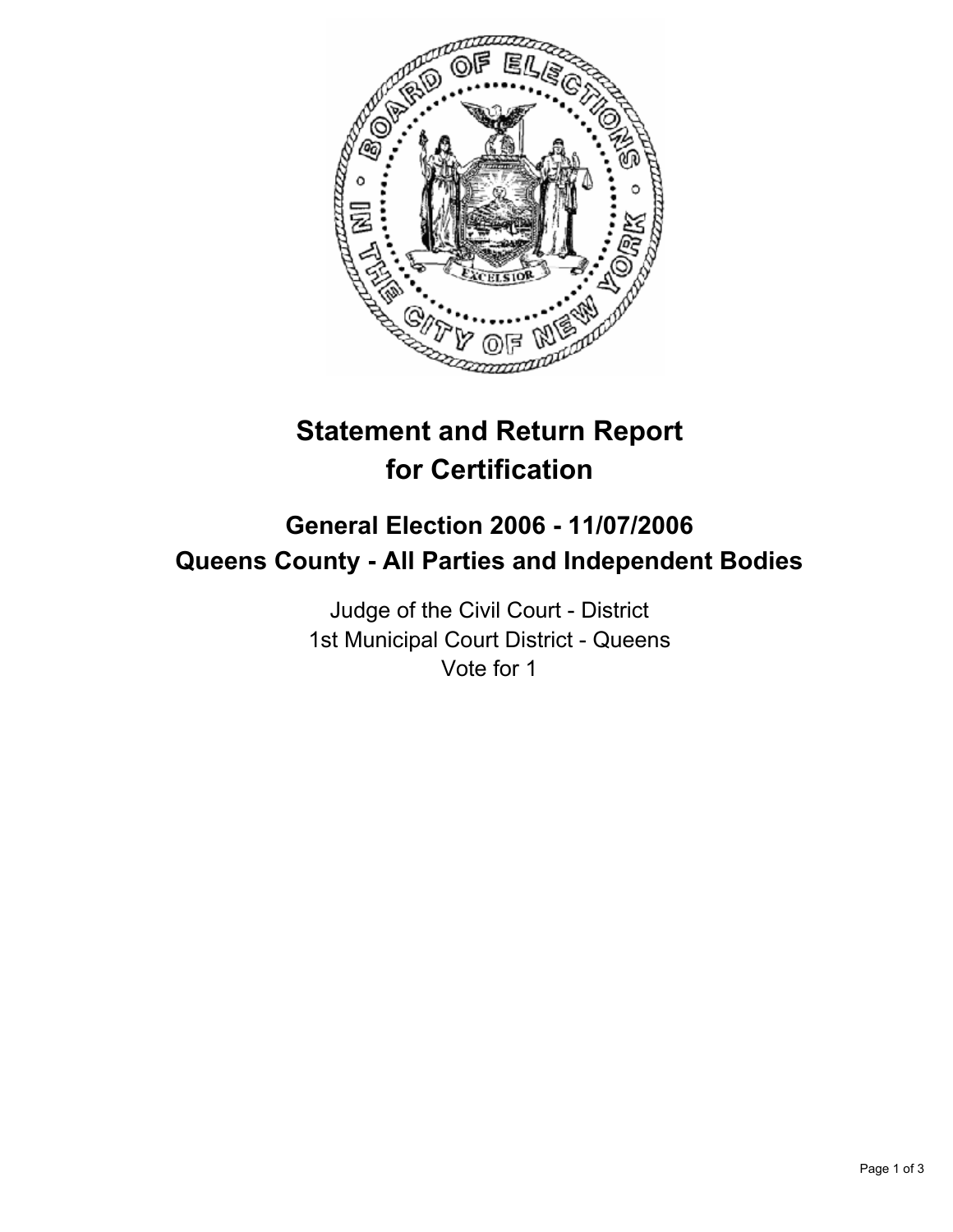

## **Assembly District 30**

| PUBLIC COUNTER                    | 4,634 |  |
|-----------------------------------|-------|--|
| <b>EMERGENCY</b>                  |       |  |
| ABSENTEE/MILITARY                 | 70    |  |
| AFFIDAVIT                         | 131   |  |
| <b>Total Ballots</b>              | 4,871 |  |
| CHARLES S LOPRESTO (REPUBLICAN)   | 563   |  |
| CHARLES S LOPRESTO (DEMOCRATIC)   | 3,033 |  |
| CHARLES S LOPRESTO (CONSERVATIVE) | 85    |  |
| JAMES QUINN (WRITE-IN)            |       |  |
| <b>Total Votes</b>                | 3,682 |  |
| Unrecorded                        | 1.189 |  |

# **Assembly District 36**

| PUBLIC COUNTER                    | 15,511 |
|-----------------------------------|--------|
| <b>EMERGENCY</b>                  | 0      |
| ABSENTEE/MILITARY                 | 186    |
| AFFIDAVIT                         | 412    |
| <b>Total Ballots</b>              | 16,280 |
| CHARLES S LOPRESTO (REPUBLICAN)   | 1.904  |
| CHARLES S LOPRESTO (DEMOCRATIC)   | 9,900  |
| CHARLES S LOPRESTO (CONSERVATIVE) | 333    |
| JOHN LUC PECAR (WRITE-IN)         |        |
| KIRK DOUGLAS (WRITE-IN)           |        |
| NO CHOICES (WRITE-IN)             |        |
| <b>Total Votes</b>                | 12,140 |
| Unrecorded                        | 4.140  |

### **Assembly District 37**

| <b>PUBLIC COUNTER</b>             | 5,210 |
|-----------------------------------|-------|
| <b>EMERGENCY</b>                  | 0     |
| ABSENTEE/MILITARY                 | 60    |
| <b>AFFIDAVIT</b>                  | 111   |
| <b>Total Ballots</b>              | 5,396 |
| CHARLES S LOPRESTO (REPUBLICAN)   | 299   |
| CHARLES S LOPRESTO (DEMOCRATIC)   | 3,319 |
| CHARLES S LOPRESTO (CONSERVATIVE) | 70    |
| ADOLPH HITLER (WRITE-IN)          |       |
| <b>Total Votes</b>                | 3,689 |
| Unrecorded                        | 1.707 |